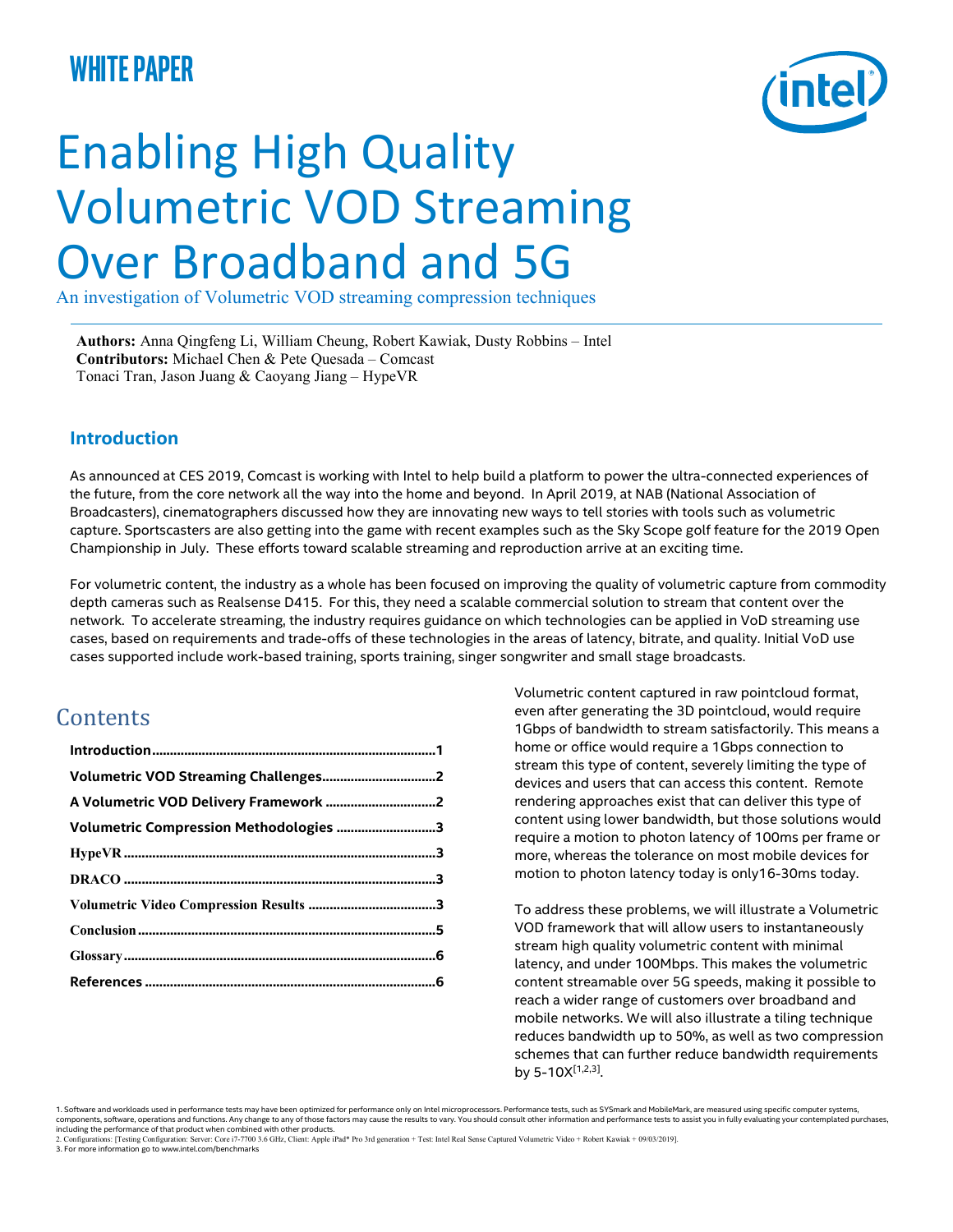#### Volumetric VOD Streaming Challenges

We encountered two main challenges while working to provide a solution for Volumetric VOD streaming. The first challenge encountered was meeting the motion-to-photon latency of users' good immersive media QoS. The second challenge was in delivering the volumetric content within the bandwidth constraints of the 5G and broadband networks in order to make the content as accessible as possible.

The way we meet the latency challenge is by streaming the volumetric video content directly to the user so they are able to access the full 3D objects. This allows each user's motion to produce a new viewpoint instantly on the device. The latency is essentially the render time of the device which is ~16ms plus buffering, as most devices can render ~60FPS today. The alternative is to render the scene from the user's perspective on an Edge server or the Cloud and then send the rendered frame as a video frame. However, that would have latency results in the ~80-180ms range or higher, and not acceptable for AR immersive usages driven on mobile devices.

To deliver this content within the network constraints of 5G and conventional Wi-Fi for at-home use, we are targeting a bandwidth of ~100Mpbs per user. To meet this second challenge, we need to reduce the bandwidth requirements of the volumetric content from ~1Gbps down to ~100Mpbs, which is a bandwidth reduction of 10X $^{[1,2,3]}$ .

#### A Volumetric VOD Delivery Framework

To meet these challenges, we built a volumetric streaming framework that delivers high quality volumetric captured video content directly to mobile devices in an AR environment over 5G. Our framework will allow users to view the volumetric content from all angles and walk around the captured subjects. The volumetric streaming framework is capture-agnostic but is designed to stream content that is converted into textured 3D content. We chose this format for ease of adoption on the client side since most render engines, such as Unity and Unreal, can easily accept this format. In addition, the 3D mesh format is effectively a dissemination from the raw camera capture and reduces the bandwidth requirements for streaming this content, depending on the quality and detail of the mesh.

Once the content is created into a series of object, material, and texture files which represent the volumetric video content from frame to frame, we apply our own 3D tiling techniques to the volumetric objects in the scene. This allows us to break up the volumetric content so that only meshes and textures that should be visible to the user will be loaded to their devices for streaming. After we have processed the tiling of the content, we apply a compression technique on the server and send the tiled, compressed content to the edge server/CDN for content distribution.

The edge server and CDN then distributes the tiled compressed content to each user's device based on the user's viewpoint or position. Because volumetric content is true 3D content, the user can walk all around the volumetric objects in Virtual or Augmented Reality space and only see a section of the objects at any given point. This delivery framework focuses on distributing the content that is visible to the user both to reduce bandwidth and to reduce the render requirements on the client side. The graphic below demonstrates the delivery framework.



1. Software and workloads used in performance tests may have been optimized for performance only on Intel microprocessors. Performance tests, such as SYSmark and MobileMark, are measured using specific computer systems, co software, operations and functions. Any change to any of those factors may cause the results to vary. You should consult other information and performance tests to assist you in fully evaluating your contemplated purchases

performance of that product when combined with other products.<br>2. Configurations: [Testing Configuration: Server: Core i7-7700 3.6 GHz, Client: Apple iPad\* Pro 3rd generation + Test: Intel Real Sense Captured Volumetric Vi 3. For more information go to www.intel.com/benchmarks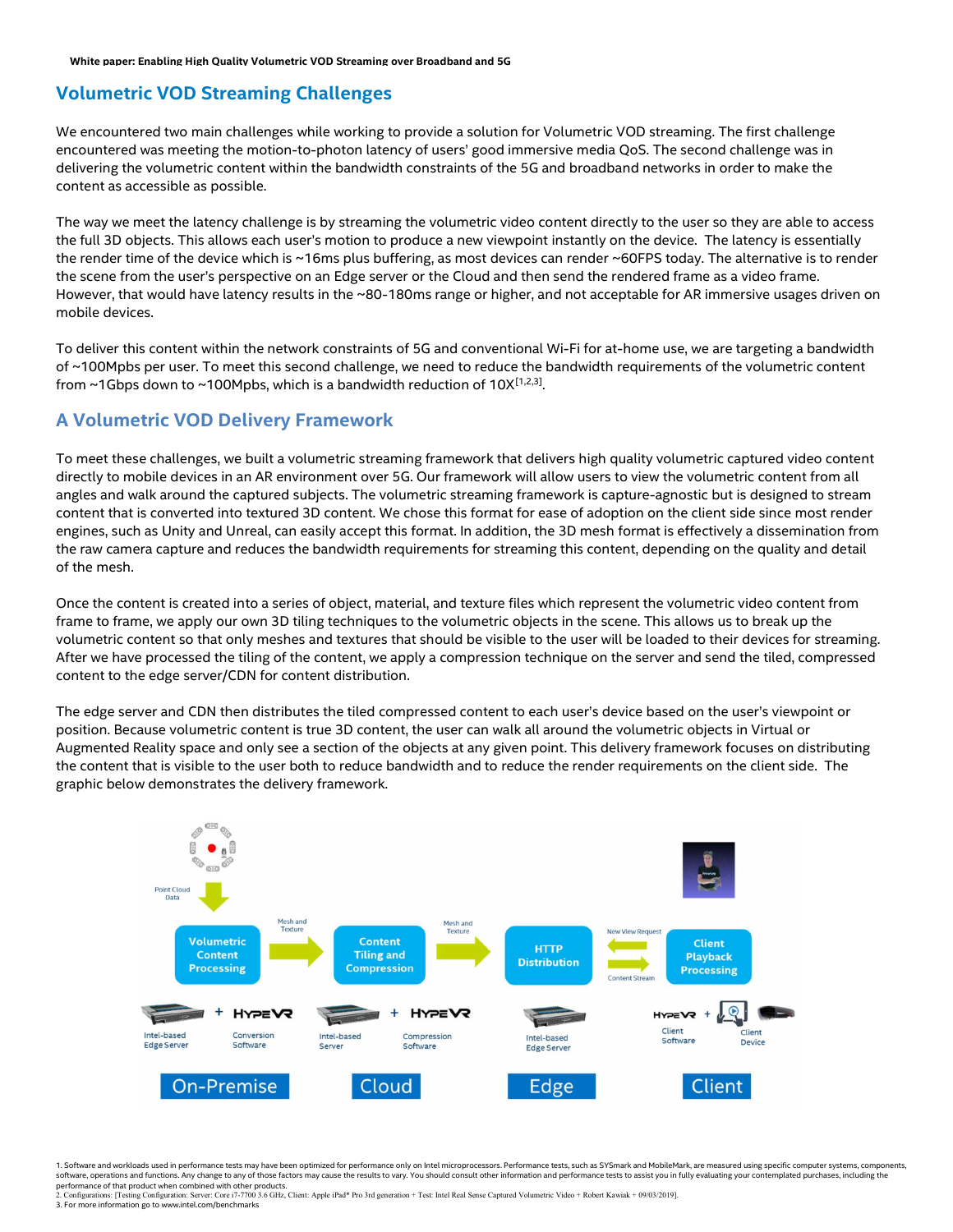#### Volumetric Compression Methodologies

To deliver this framework in 5G network conditions, we must apply significant compression to the volumetric content. We investigated various 3D compression techniques that can reduce the bandwidth requirements of the volumetric content down to  $\sim$ 100Mpbs<sup>[1,2,3]</sup>. In addition to the target compression ratio, we must limit our compression techniques to ones that have real time decompression capabilities for the content size we are targeting. In our investigations, we came across two such 3D compression techniques that can meet the requirements outlined above. The first is from a company named HypeVR, which uses a temporallyconsistent compression methodology. The second is Draco<sup>[1, 2, 3]</sup>, an open source project from Google, which focuses on spatial compression. In the below section, we will include descriptions of both compression techniques as well as performance data highlighting compression ratios and encode / decode latencies. We are also exploring applying the temporal compression methodology towards texture compression and standard media compression such as JPEG on the texture files.

#### HypeVR

The Mesha codec [6], developed by HypeVR [6], is a high quality, proprietary, lossy volumetric video codec designed for storing, streaming and playing back volumetric content that has texture resolution up to 4K and mesh quality up to 60K vertices. HypeVR's Mesha codec consists of two independent compression modules; texture compression and mesh compression. The texture compression module is carried out via standard video codecs such H.264, H.265 and VP9, while the mesh compression module is carried through HypeVR's proprietary mesh sequence codec [6]. This mesh codec first quantizes continuous geometric attribute values into discrete values. Next, spatial (within a frame) and temporal (between frames) redundancies, in the quantized attributes of the mesh sequence, are analyzed, extracted, entropy-coded and embedded into a proprietary bit stream format. For a typical temporally coherent volumetric video (consisting of groups of 8 frames on average), the mesh compression ratio is about ~14x. As the length of the temporally consistent frame group increases, the mesh compression ratio increases proportionally[6].

The proprietary bit stream supports frame segmentation, random key frame (intra-frame) seeking, and timestamping. It is also designed with MPEG compatibility in mind. For this reason, both compressed textures and mesh sequences can be packaged into an MPEG container format (MP4) for ease of volumetric video streaming [6]. For content distribution, this means a simple HTTPbased service (which is offered by a wide range of cloud storage services) is sufficient to serve the volumetric VoD to the public.

The Mesha codec is under active development and the next release aims to improve mesh compression by another 30% to 50%. To realize this goal, new inter-frame prediction models for vertex attributes will be developed to better capture inter-frame redundancies. Additionally, more accurate and self-adaptive probability models will be designed to improve symbol coding, and rate-distortion models will be added for generating different quality bit streams [6].

#### DRACO

Draco is a vector quantization compression methodology based on the Edgebreaker [2, 3] compression scheme, which utilizes a methodology known as triangle traversal encoding[4]. This methodology creates a triangle spanning tree composed of stripes. The algorithm iteratively processes the mesh it is working to encode in a breath first traversal [4]. It uses the vector location information itself, and local and global predictors to "predict" the trajectory of the triangle/vector connectivity, e.g. how the triangles are connected to each other [3, 5]. Because the encoder and decoders use the same formula when the vector data passes through the compression and decompression path, they should ideally have the same pattern of prediction traversal when encoding or decoding [3].

As the encoder compresses, it makes predictions about the way in which the next triangle in the mesh is related to the previous triangles and updates its prediction patterns based on the results of its next pass. The decoder is essentially a reconstruction of the triangle mesh, based on the same predictive algorithm and created on encode, about the way in which the triangles are connected. It compresses the triangle meshes by visiting them in a depth-first order, generates a string of descriptors (one per triangle), about the way in which they are connected to each other. This allows the entire mesh to be "rebuilt" by attaching new triangles to previously reconstructed ones. These descriptors can be represented by 2 bits per triangle and be optimized to be 1.73 bits per triangle [3].

Draco's Edgebreaker compression scheme is lossless, because it can fully reconstruct the original triangle mesh that was originally assigned to the algorithm. However, Draco does apply an additional quantization compression to the resulting data from Edgebreaker, which has different levels of quantization, and is lossy. The levels to which you can apply the quantization compression used in Draco will be further discussed in the compression results below [1].

#### Volumetric Video Compression Results

1. Software and workloads used in performance tests may have been optimized for performance only on Intel microprocessors. Performance tests, such as SYSmark and MobileMark, are measured using specific computer systems, co software, operations and functions. Any change to any of those factors may cause the results to vary. You should consult other information and performance tests to assist you in fully evaluating your contemplated purchases performance of that product when combined with other products.<br>2. Configurations: [Testing Configuration: Server: Core i7-7700 3.6 GHz, Client: Apple iPad\* Pro 3rd generation + Test: Intel Real Sense Captured Volumetric Vi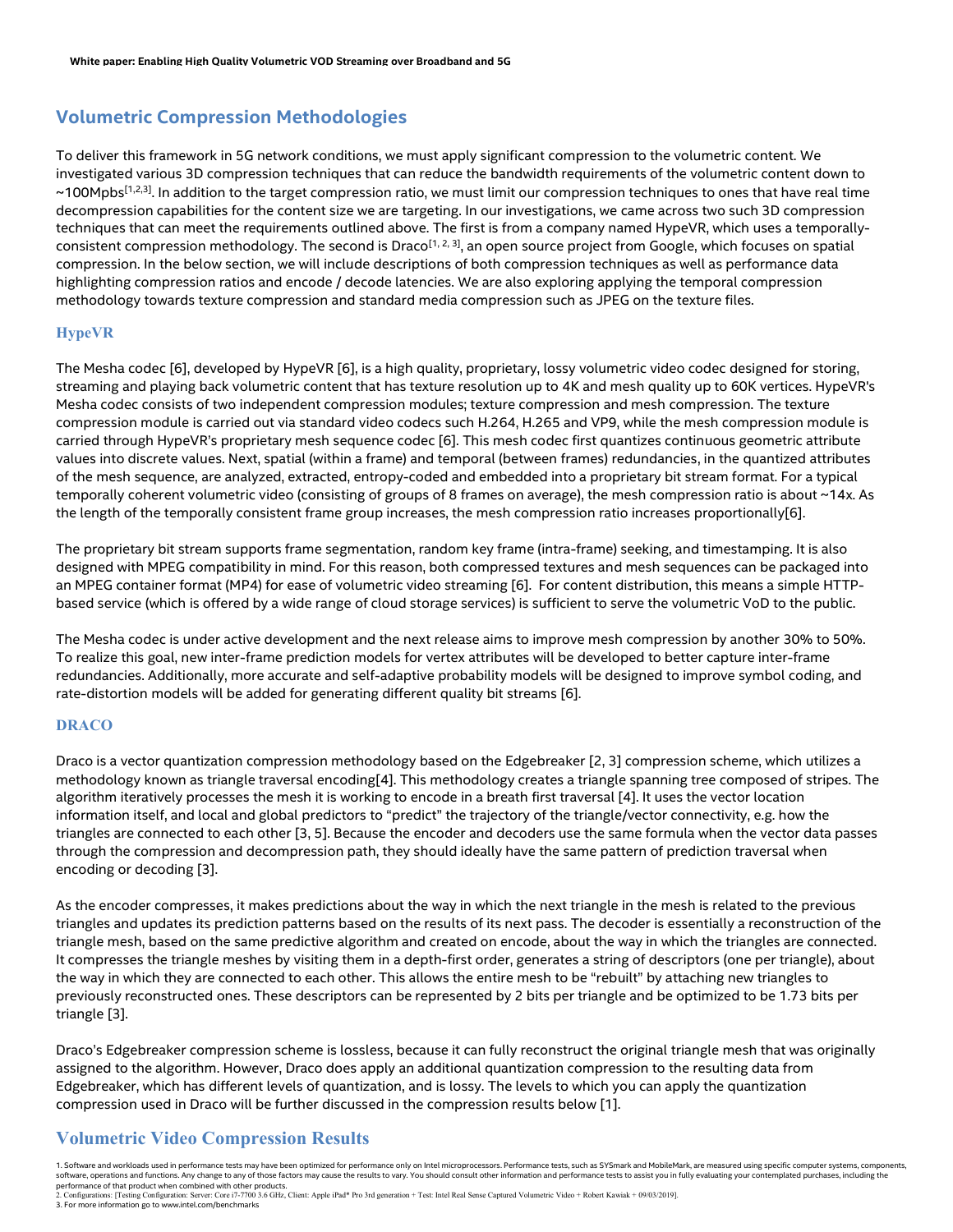#### White paper: Enabling High Quality Volumetric VOD Streaming over Broadband and 5G

The sample test case used in this study is content that was shot and constructed from Real Sense camera [7]. The raw point cloud content was captured by HypeVR and post-processed into 3D mesh data represented by OBJ or object files and textures represented by simple JPEG files. The specific sample we used was captured by 8 real sense cameras and has roughly 65K mesh vertices and 2K textures. The content has 900 frames, captured at 30 FPS. This content will be provided along with our volumetric VOD pipeline as sample test content to verify the volumetric streaming pipeline.

In this section, we will illustrate the different compression techniques we investigated, working in conjunction with our tiling techniques and the compression results we obtained from this data. We will illustrate how these two 3D compression techniques, and the compression results, enable us to deliver high-quality volumetric content over 5G and typical in-home broadband. We performed our measurements on a Core i7-7700 3.6 GHz server and an Apple iPad\* Pro 3<sup>rd</sup> generation client device, with the Apple A12X bionic processors. Since the SW works purely on the CPU, there is some run-to-run variation, but both the compression ratios and the decode times we shared below did not show drastic difference from run to run<sup>[1,2,3]</sup>.

The main limitation to enabling our VOD usage, with respect to compression, is the client FPS performance or the client decode performance and server-to-client bandwidth. Therefore, we are choosing to highlight the decode performance and compression ratios of both compression methodologies. One caveat is that our decode time, shown in the tables below, is not simply the decode performance of the compression techniques, but rather a sum of the actual decode time and the time required to convert the data to a format usable by OpenGL, Metal, Vulkan, etc. This time does not include file operations. We are categorizing it in this way because it has a direct impact on the playback frame rate on the client device. Here, we can see that HypeVR has a distinct advantage in decode performance, which fits well with our VOD usage and is able to keep up with the volumetric video framerate we required<sup>[1,2,3]</sup>.. There are optimizations we plan to work on in the future to improve decode performance, such as multithreading the decoder, and optimizing both the decode and format conversion for Draco. This is currently under investigation.

In the tables below, Draco is shown to have several compression levels, whereas HypeVR is shown to have several GOP levels. For Draco, the compression levels are associated with the quantization compression applied to the data files after Draco has run its triangle traversal compression. Level 0 means no quantization, and level 1, 7 and 10 represent increasing levels of compression [1]. Although quantization is lossy, we were not able to observe significant artifacts created by this quantization, but we do plan to follow up our current study with PSNR impacts of these compression formats<sup>[1,2,3]</sup>. HypeVR's GOP levels or group of pictures, similarly increases the compression ratio of their Mesha compression technique by increasing the number of frames they group together, and is lossy<sup>[1,2,3]</sup>. We plan to also extend the PSNR study to HypeVR's compression as well.

In the Draco case, the levels of quantization significantly impact the decode performance on the client device. One thing to keep in mind is that the decode performance shown below is not the only latency that can impact user experience, since there's still a render pass needed on the client device. But, for the type of content we are displaying with 2K textures and ~65K vertices, the render performance on the device (Apple iPad\* Pro 3<sup>rd</sup> Generation) is ~100-150FPS, therefore the overall client device experience has its bottleneck in the decode performance<sup>[1,2,3]</sup>. In the tables below, we can clearly see the HypeVR has a significant advantage in decode performance<sup>[1,2,3]</sup>.

|                    | Level 0 | Level 1 | Level 7 | Level 10 |
|--------------------|---------|---------|---------|----------|
| Draco Decode [ms]  | 6.54    | 9.47    | 20.26   | 26.00    |
| Draco Decode [FPS] | 152.91  | 105.60  | 49.36   | 38.46    |

|                            | $gop=1$ | $g$ op=4 | $gop=8$ |
|----------------------------|---------|----------|---------|
| HypeVR Decode [ms]         | 3.82    | 2.68     | 2.52    |
| <b>HypeVR Decode [FPS]</b> | 261.60  | 372.47   | 397.19  |

In compression ratio, Draco has an advantage when the number of triangles are high. If you look at the tables below and look at the "no tiling" section in both the Draco and HypeVR tables, Draco has a much higher compression ratio at with no tiling, or ~65K vertices. However, when you take tiling into account, where each of our tiles may have a significantly lower number of vertices than 65K, you can see the compression ratios start to narrow. Currently, we are testing a 16, 32 and 65 tile solution. In all three cases, each tile will have significantly fewer triangles per tile than ~65k. And, as you can see from the tables below, Draco will have a lower compression ratios at those reduced mesh sizes [1,2,3]. For HypeVR on the other hand, the compression ratios are fairly consistent regardless of mesh size, and this again is consistent with a temporal compression methodology  $[1,2,3]$ . And although the compression ratio may be lower than Draco, the decode performance makes it a compelling compression technique for our volumetric VOD usage  $^{[1,2,3]}.$ 

<sup>1.</sup> Software and workloads used in performance tests may have been optimized for performance only on Intel microprocessors. Performance tests, such as SYSmark and MobileMark, are measured using specific computer systems, co software, operations and functions. Any change to any of those factors may cause the results to vary. You should consult other information and performance tests to assist you in fully evaluating your contemplated purchases

performance of that product when combined with other products.<br>2. Configurations: [Testing Configuration: Server: Core i7-7700 3.6 GHz, Client: Apple iPad\* Pro 3rd generation + Test: Intel Real Sense Captured Volumetric Vi 3. For more information go to www.intel.com/benchmarks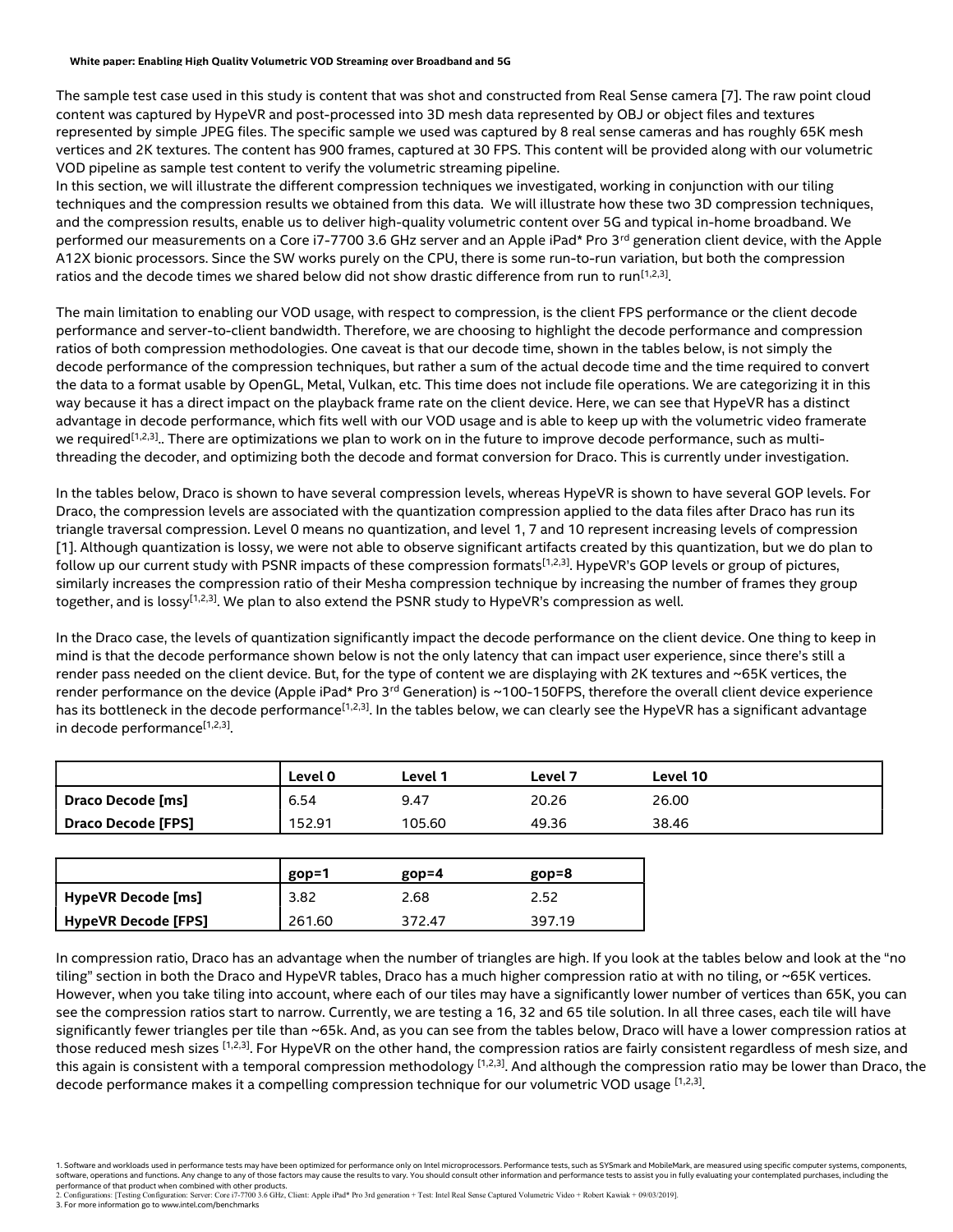| White paper: Enabling High Quality Volumetric VOD Streaming over Broadband and 5G |
|-----------------------------------------------------------------------------------|
|                                                                                   |

|          | White paper: Enabling High Quality Volumetric VOD Streaming over Broadband and 5G |                                                      |                         |                             |             |                              |             |
|----------|-----------------------------------------------------------------------------------|------------------------------------------------------|-------------------------|-----------------------------|-------------|------------------------------|-------------|
|          |                                                                                   |                                                      |                         |                             |             |                              |             |
|          |                                                                                   | Draco - compression level 1                          |                         | Draco - compression level 7 |             | Draco - compression level 10 |             |
|          |                                                                                   | compressed                                           |                         | compressed                  |             | compressed                   |             |
|          | Number uncompressed                                                               | stream size                                          | compression stream size |                             | compression | stream size                  | compression |
| tiles    | stream size [kB] [kB]                                                             |                                                      | ratio                   | [kB]                        | ratio       | [kB]                         | ratio       |
| No tiles | 3950971                                                                           | 200968                                               | 20                      | 136375                      | 29          | 134309                       | 29          |
| 16       | 3905315                                                                           | 247295                                               | 16                      | 172843                      | 23          | 174200                       | 23          |
| 32<br>64 | 3941841                                                                           | 259119                                               | 15                      | 183341                      | 22          | 185696                       | 21          |
|          | 3925993                                                                           | 271351                                               | 15                      | 194265                      | 20          | 197377                       |             |
|          |                                                                                   | HypeVR compression - gop=1 HypeVR compression -gop=4 |                         |                             |             | HypeVR compression - gop=8   | 20          |
|          | uncompressed compressed                                                           |                                                      |                         | compressed                  |             | compressed                   |             |
|          | Number stream size                                                                | stream size                                          | compression stream size |                             | compression | stream size                  | compression |
| tiles    | [kB]                                                                              | [kB]                                                 | ratio                   | [kB]                        | ratio       | [kB]                         | ratio       |

|                 | Draco - compression level 1                     |                                                                      |                         | Draco - compression level 7 |             | Draco - compression level 10                                   |             |
|-----------------|-------------------------------------------------|----------------------------------------------------------------------|-------------------------|-----------------------------|-------------|----------------------------------------------------------------|-------------|
|                 |                                                 | compressed                                                           |                         | compressed                  |             | compressed                                                     |             |
| Number          | uncompressed                                    | <b>Istream size</b>                                                  | compression stream size |                             | compression | <b>Istream size</b>                                            | compression |
| tiles           | stream size [kB] [kB]                           |                                                                      | ratio                   | [kB]                        | ratio       | [kB]                                                           | ratio       |
| <b>No tiles</b> | 3950971                                         | 200968                                                               | 20                      | 136375                      | 29          | 134309                                                         | 29          |
| 16              | 3905315                                         | 247295                                                               | 16                      | 172843                      | 23          | 174200                                                         | 23          |
| 32              | 3941841                                         | 259119                                                               | 15                      | 183341                      | 22          | 185696                                                         | 21          |
| 64              | 3925993                                         | 271351                                                               | 15                      | 194265                      | 20          | 197377                                                         | 20          |
|                 | uncompressed   compressed<br>Number stream size | HypeVR compression - gop=1 HypeVR compression -gop=4<br>Istream size | compression             | compressed<br>stream size   | compression | HypeVR compression - gop=8<br>compressed<br><b>stream size</b> | compression |
| tiles           | [kB]                                            | [kB]                                                                 | ratio                   | [kB]                        | ratio       | [kB]                                                           | ratio       |
| <b>No tiles</b> | 3950971                                         | 697034                                                               |                         | 340656                      | 12          | 281527                                                         | 14          |
|                 | 3905315                                         | 752458                                                               |                         | 371123                      | 11          | 307843                                                         | 13          |
| 16              |                                                 |                                                                      |                         | 379281                      | 10          | 314887                                                         | 13          |
| 32              | 3941841                                         | 767263                                                               |                         |                             |             |                                                                |             |

#### **Conclusion**

By making the above enhancements to Edge servers, we are able to create a scalable volumetric VOD delivery framework that can support VOD streaming of volumetric video while meeting the motion-to-photon latency for user interactivity, all within the bandwidth constraints of broadband and upcoming 5G services. We are able to show that by applying compression techniques such as HypeVR's Mesha and Google's Draco, along with our tiling technique, we are able to take high-quality volumetric content and make it streamable in a AR environment with minimal motion to photon latency. These results suggest significant efficiency gains for practical volumetric content streaming over broadband and 5G networks, just as cinematographers and sportscasters are exploring these new technologies. The future seems bright here indeed!

1. Software and workloads used in performance tests may have been optimized for performance only on Intel microprocessors. Performance tests, such as SYSmark and MobileMark, are measured using specific computer systems, co software, operations and functions. Any change to any of those factors may cause the results to vary. You should consult other information and performance tests to assist you in fully evaluating your contemplated purchases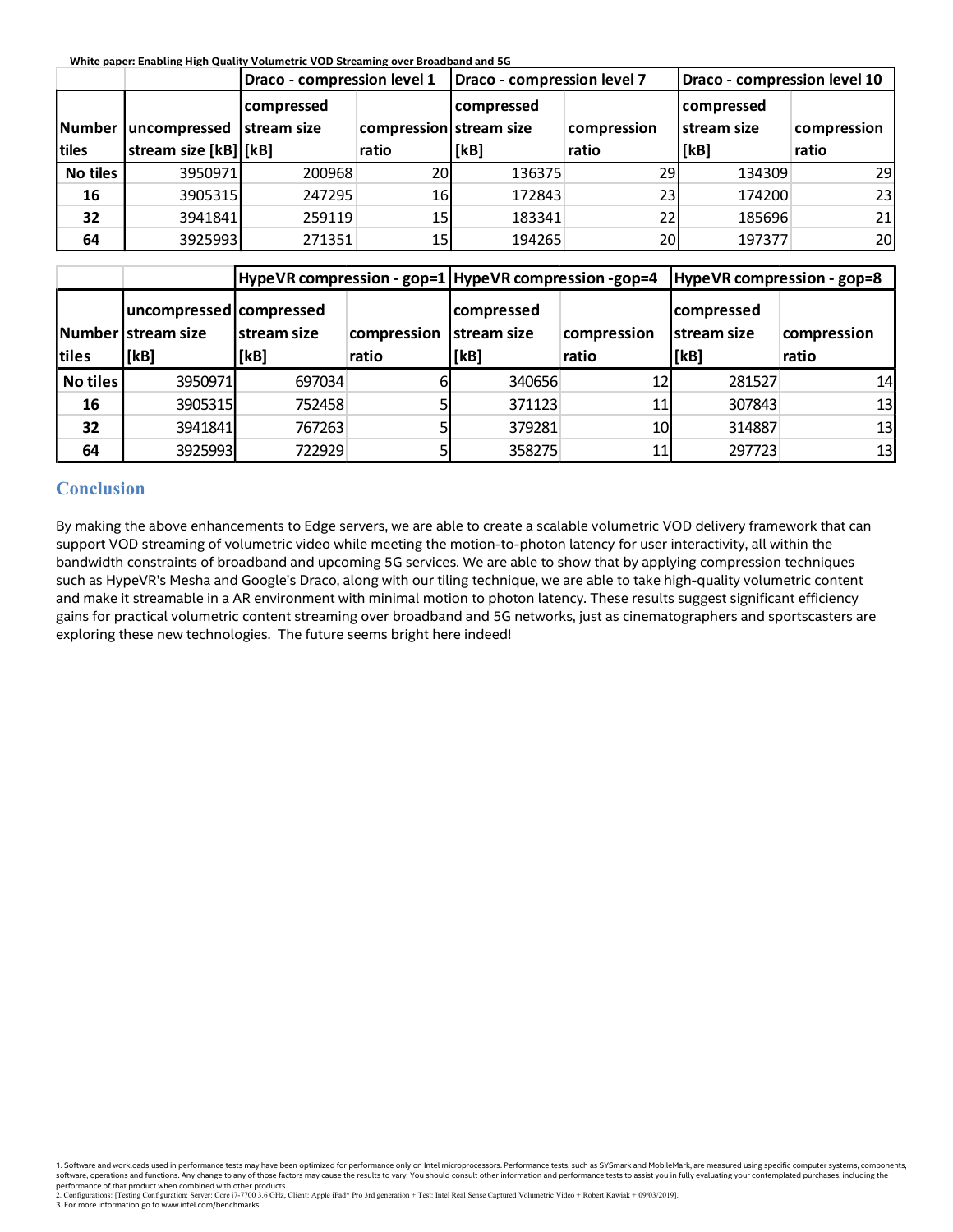#### **Glossary**

| AR/VR               | Augmented Reality/Virtual Reality                                                                           |
|---------------------|-------------------------------------------------------------------------------------------------------------|
| <b>CDN</b>          | <b>Content Delivery Network</b>                                                                             |
| <b>CES</b>          | Consumer Electronics Show, which occurs each January                                                        |
| Cloud               | Cloud server                                                                                                |
| <b>CPU</b>          | Central Processing Unit                                                                                     |
| Edge                | Edge server                                                                                                 |
| Entropy             | Entropy encoding, a lossless compression that represent frequently used bits with few bits                  |
| <b>FPS</b>          | Frames Per Second                                                                                           |
| GHz                 | Giga Hertz                                                                                                  |
| GOP                 | Group of Pictures                                                                                           |
| <b>GPU</b>          | <b>Graphics Processing Unit</b>                                                                             |
| H.264 &<br>H.265    | Video coding standards developed by ITU together with ISO/IEC                                               |
| <b>HTTP</b>         | HyperText Transfer Protocol                                                                                 |
| Intra-frame         | A frame of data that is encoded without referencing other frames                                            |
| Inter-frame         | A frame of data that is encoded by referencing one or more frames                                           |
| IR                  | Infrared                                                                                                    |
| <b>JPEG</b>         | Joint Photographic Experts Group                                                                            |
| Mesh                | A set of triangles that are connected by the common edges                                                   |
| <b>MPEG</b>         | Motion Pictures Experts Group                                                                               |
| MP4                 | A digital multimedia container format used to store compressed video and audio data                         |
| NAB                 | National Association of Broadcasters, which has their annual conference in mid-April                        |
| On Prem             | On Premises                                                                                                 |
| <b>OBJ</b>          | Object File, a typical 3D image format that contains 3D coordinates, texture maps, polygonal faces,<br>etc. |
| <b>PSNR</b>         | Peak signal-to-noise ratio                                                                                  |
| QoS                 | Quality of Service                                                                                          |
| Quantization        | Mapping a large data set to a smaller one                                                                   |
| Texture             | Surface texture or color information applied on a 3D generated model                                        |
| Triangle            | In 3D Graphics, a construct made of 3 vertices                                                              |
| <b>VCD</b>          | <b>Visual Cloud Division</b>                                                                                |
| <b>VOD</b>          | Video On Demand                                                                                             |
| Vector              | A quantity that has magnitude and direction, represented by a directed line                                 |
| Vertex              | A point where two more or curves meet                                                                       |
| Volumetric<br>Video | Video technique that enables capture and playback in 3D space                                               |
| VP <sub>9</sub>     | Video coding standard developed by Google                                                                   |

#### References

- 1. Google Inc. and other Authors, Draco 3D Data Compression, https://google.github.io/draco/, Accessed 09 Sept 2019
- 2. Rossignac, J.: Edgebreaker: connectivity compression for triangle meshes. IEEE Trans. Vis. Comput. Graph. 5, 47–61 (1999)
- 3. Rossignac, J., Safonova, A., Szymczak, A., 3D Compression Made Simple: Edgebreaker on a Corner-Table.
- 4. Maglo, A., Lavoue, G., Dupont, F., Hudelot, C.: 3D mesh compression: survey, comparisons and emerging trends, ACM Computing Surveys, Vol. 9, No. 4, Article 29, September 2013
- 5. Devillers, O., Gandoin, P.M., Geometric Compression for Interactive Transmission. Research Report 3910, INRIA. 2000.
- 6. HypeVR Inc., Mesha Codec https://www.hypevr.com/
- 7. Intel Inc., Real Sense Camera https://www.intelrealsense.com/, Accessed 20 July 2019

1. Software and workloads used in performance tests may have been optimized for performance only on Intel microprocessors. Performance tests, such as SYSmark and MobileMark, are measured using specific computer systems, co software, operations and functions. Any change to any of those factors may cause the results to vary. You should consult other information and performance tests to assist you in fully evaluating your contemplated purchases